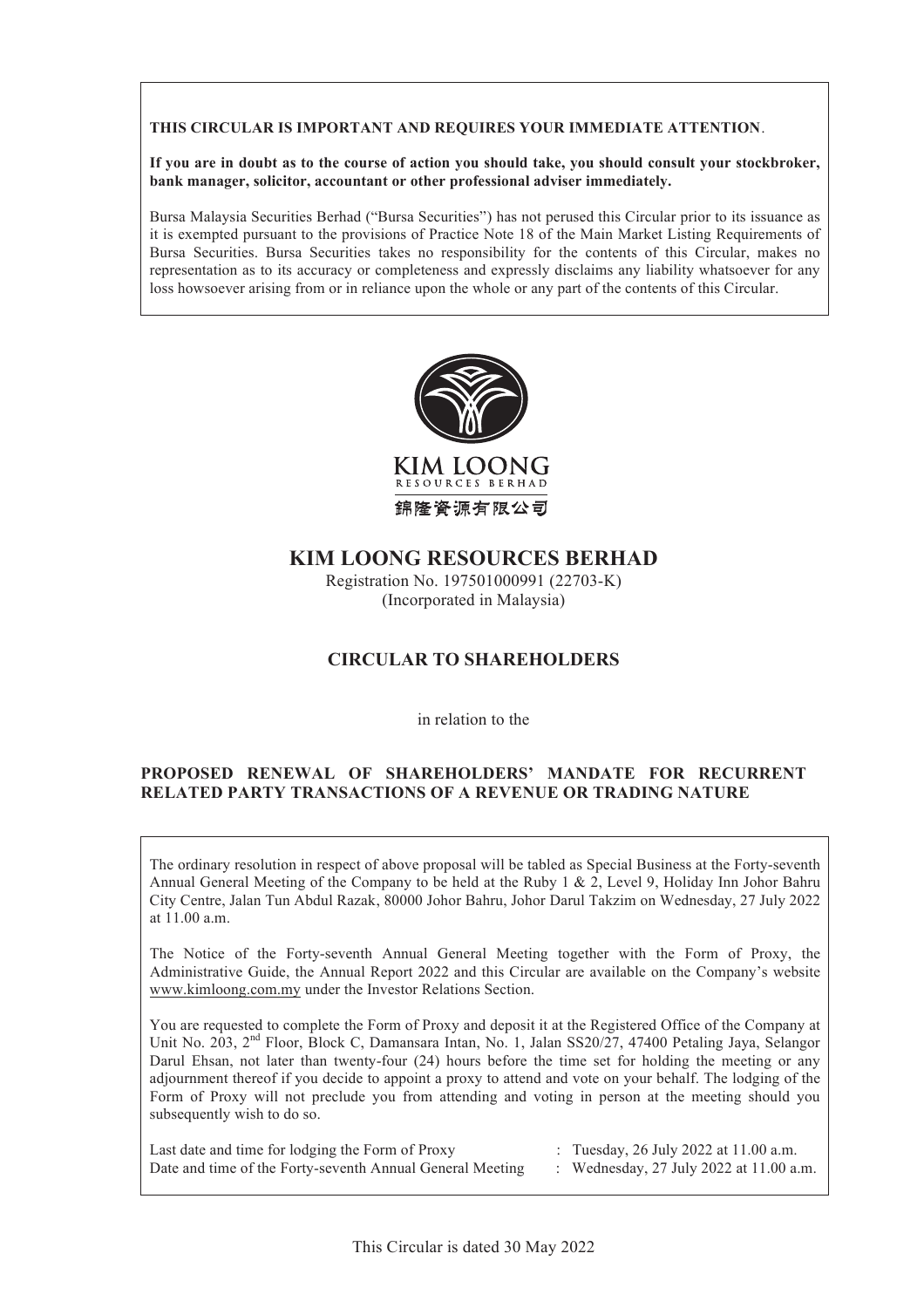Except where the context otherwise requires, the following definitions shall apply throughout this Circular:-

| "Act"                   | The Malaysian Companies Act, 2016, as amended<br>from time to time and includes any re-enactment<br>thereof                                                                                                                                                                                                                                                                                                                |
|-------------------------|----------------------------------------------------------------------------------------------------------------------------------------------------------------------------------------------------------------------------------------------------------------------------------------------------------------------------------------------------------------------------------------------------------------------------|
| "AGM"                   | <b>Annual General Meeting</b>                                                                                                                                                                                                                                                                                                                                                                                              |
| "Annual Report 2022"    | Annual Report of the Company for the financial year<br>ended 31 January 2022                                                                                                                                                                                                                                                                                                                                               |
| "Board of Directors"    | The Board of Directors of KLRB                                                                                                                                                                                                                                                                                                                                                                                             |
| "Bursa Securities"      | Bursa Malaysia Securities Berhad                                                                                                                                                                                                                                                                                                                                                                                           |
| "Director"              | Has the meaning given in Section $2(1)$ of the Capital<br>Markets and Services Act 2007 and includes any<br>person who is or was within the preceding 6 months<br>of the date on which the terms of the transaction were<br>agreed upon, a Director of the Company or any other<br>company which is its subsidiary or holding company<br>or a chief executive officer of the Company, its<br>subsidiary or holding company |
| "GCK"                   | Gooi Chuen Kang                                                                                                                                                                                                                                                                                                                                                                                                            |
| "GKC"                   | Gooi Khai Chien                                                                                                                                                                                                                                                                                                                                                                                                            |
| "GSC"                   | Gooi Seong Chneh                                                                                                                                                                                                                                                                                                                                                                                                           |
| "GSG"                   | Gooi Seong Gum                                                                                                                                                                                                                                                                                                                                                                                                             |
| "GSH"                   | Gooi Seong Heen                                                                                                                                                                                                                                                                                                                                                                                                            |
| "GSL"                   | Gooi Seong Lim                                                                                                                                                                                                                                                                                                                                                                                                             |
| "HY"                    | Herng Yuen Sdn. Bhd.<br>Registration No. 197701005361 (36370-H)                                                                                                                                                                                                                                                                                                                                                            |
| "KLP"                   | Kim Loong Plantations Sdn. Bhd.<br>Registration No. 199201001582 (233086-T)                                                                                                                                                                                                                                                                                                                                                |
| "KLRB" or "the Company" | Kim Loong Resources Berhad<br>Registration No. 197501000991 (22703-K)                                                                                                                                                                                                                                                                                                                                                      |
| "KLRB Group"            | KLRB and its subsidiary companies collectively                                                                                                                                                                                                                                                                                                                                                                             |
| "Listing Requirements"  | The Main Market Listing Requirements of Bursa<br>Securities including any amendment thereto that may<br>be made from time to time                                                                                                                                                                                                                                                                                          |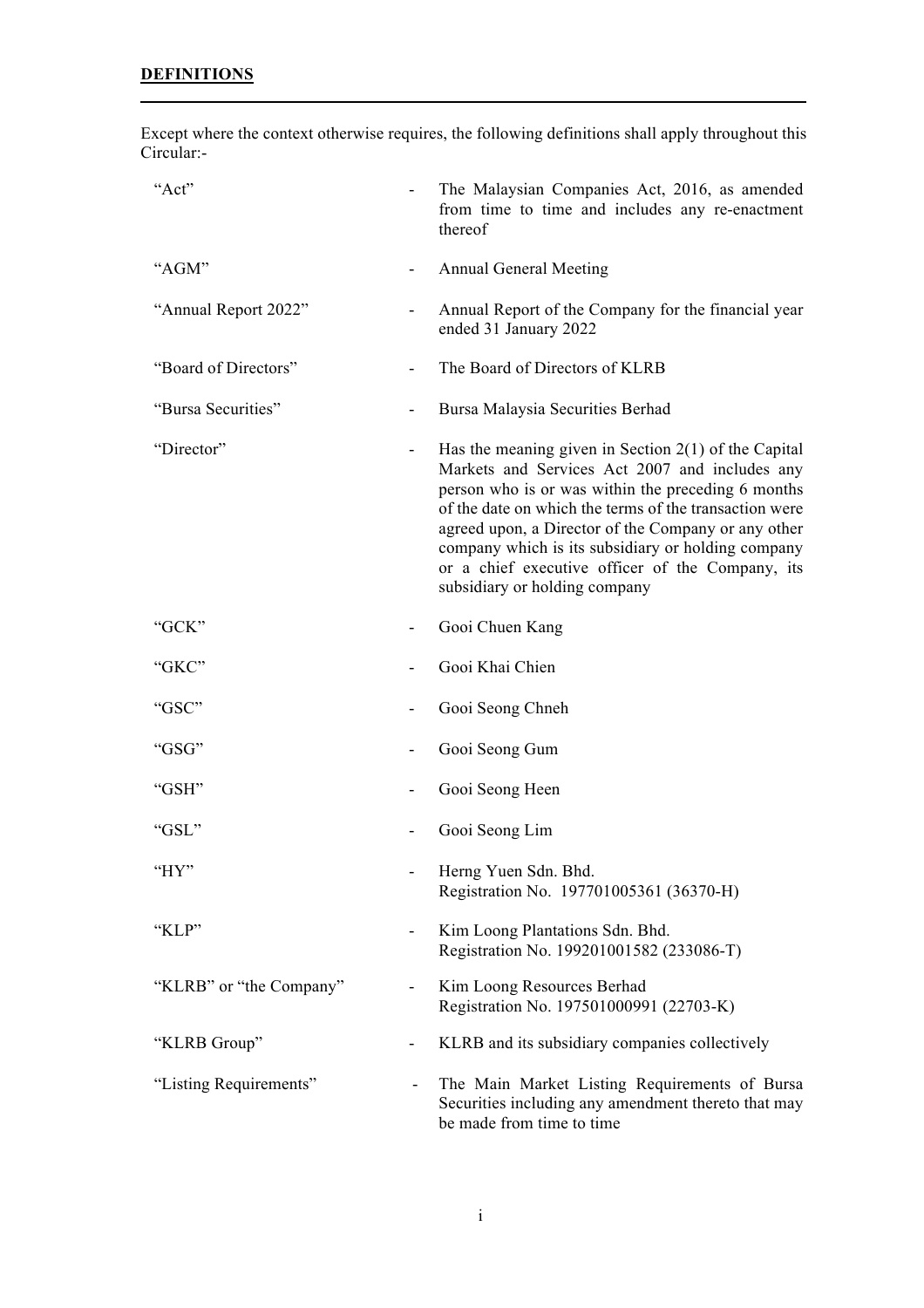| "Major shareholder" | A person who has an interest or interests in one or more<br>voting shares in a company and the number or the<br>aggregate number of those shares, is -                                                                                                                                                                                                                       |                                                                                                                                                                                                                                       |  |  |  |
|---------------------|------------------------------------------------------------------------------------------------------------------------------------------------------------------------------------------------------------------------------------------------------------------------------------------------------------------------------------------------------------------------------|---------------------------------------------------------------------------------------------------------------------------------------------------------------------------------------------------------------------------------------|--|--|--|
|                     | (a)                                                                                                                                                                                                                                                                                                                                                                          | 10% or more of the total number of voting shares in<br>the company; or                                                                                                                                                                |  |  |  |
|                     |                                                                                                                                                                                                                                                                                                                                                                              | (b) 5% or more of the total number of voting shares in<br>the company where such person is the largest<br>shareholder of the company                                                                                                  |  |  |  |
|                     | This includes any person who is or was within the<br>preceding 6 months of the date on which the terms of the<br>transaction were agreed upon, a Major shareholder of the<br>Company or any other company which is its subsidiary or<br>holding company. For the purpose of this definition,<br>"interest in shares" shall have the meaning given in<br>Section 8 of the Act |                                                                                                                                                                                                                                       |  |  |  |
| "Person connected"  |                                                                                                                                                                                                                                                                                                                                                                              | Such person, in relation to a Director or Major<br>shareholder, who falls under any one of the following<br>$categories -$                                                                                                            |  |  |  |
|                     | (a)                                                                                                                                                                                                                                                                                                                                                                          | a family member of the Director or Major<br>shareholder who falls within any one of the<br>following categories –                                                                                                                     |  |  |  |
|                     |                                                                                                                                                                                                                                                                                                                                                                              | (i)<br>spouse;<br>(ii)<br>parent;<br>child including an adopted child and step<br>(iii)<br>child;<br>brother or sister; and<br>(iv)<br>spouse of the person referred to in (iii) and<br>(v)<br>$(iv)$ above;                          |  |  |  |
|                     | (b)                                                                                                                                                                                                                                                                                                                                                                          | a trustee of a trust (other than a trustee for a share<br>scheme for employees or pension scheme) under<br>which the Director, Major shareholder or family<br>member of the Director or Major shareholder is the<br>sole beneficiary; |  |  |  |
|                     | (c)                                                                                                                                                                                                                                                                                                                                                                          | a partner of the Director, Major shareholder or a<br>partner of a Person connected with that Director or<br>Major shareholder;                                                                                                        |  |  |  |
|                     | (d)                                                                                                                                                                                                                                                                                                                                                                          | a person who is accustomed or under an obligation,<br>whether formal or informal, to act in accordance                                                                                                                                |  |  |  |

(e) a person in accordance with whose directions, instructions or wishes the Director or Major shareholder is accustomed or is under an obligation, whether formal or informal, to act;

Director or Major shareholder;

with the directions, instructions or wishes of the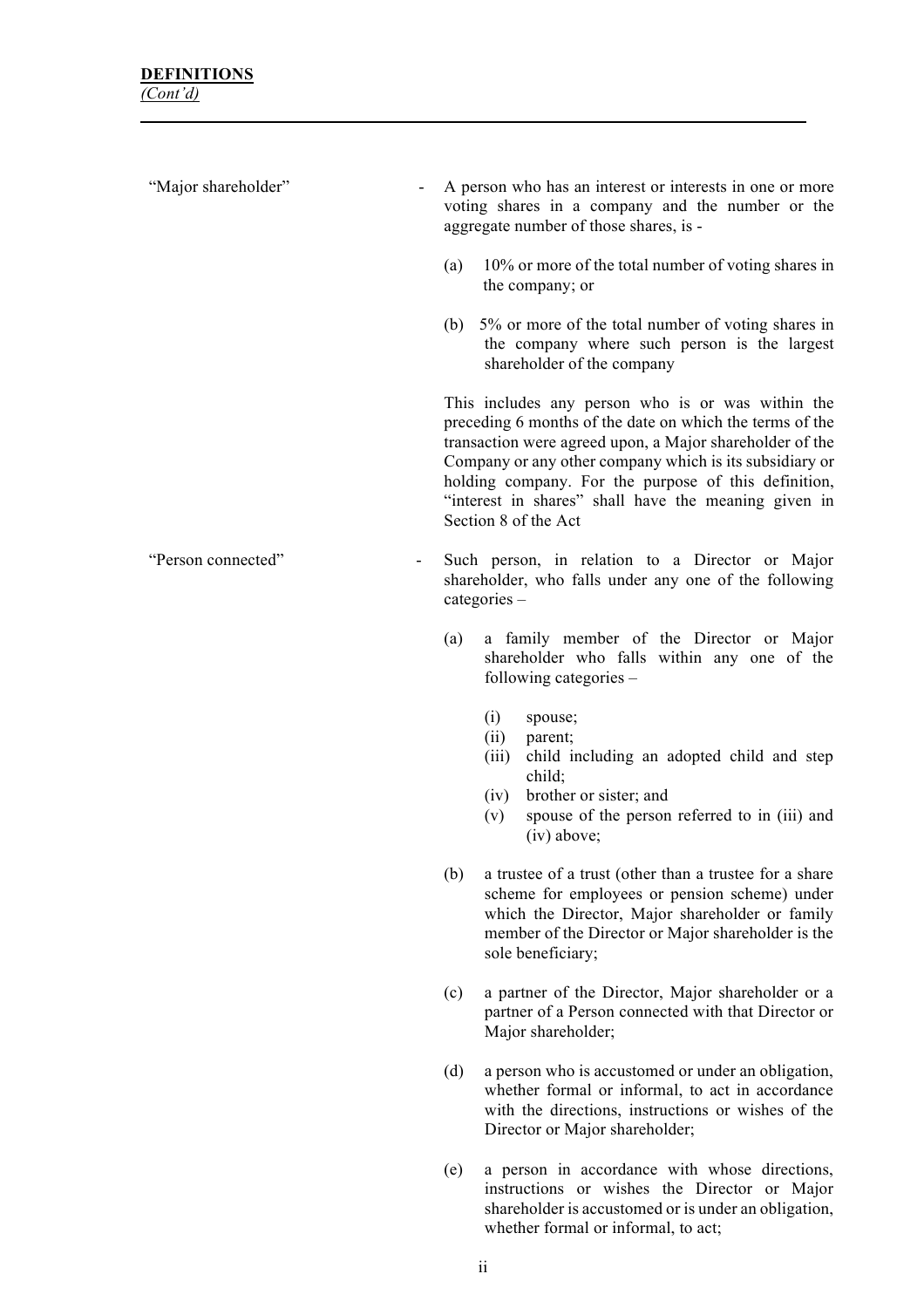|                                                                        | (f) | a body corporate or its directors which / who is / are<br>accustomed or under an obligation, whether formal<br>or informal, to act in accordance with the<br>directions, instructions or wishes of the Director or<br>Major shareholder;                                                                           |
|------------------------------------------------------------------------|-----|--------------------------------------------------------------------------------------------------------------------------------------------------------------------------------------------------------------------------------------------------------------------------------------------------------------------|
|                                                                        | (g) | a body corporate or its directors whose directions,<br>instructions or wishes the Director or Major<br>shareholder is accustomed or under an obligation,<br>whether formal or informal, to act;                                                                                                                    |
|                                                                        | (h) | a body corporate in which the Director, Major<br>shareholder and / or Persons connected with him<br>are entitled to exercise, or control the exercise of,<br>not less than 20% of the votes attached to voting<br>shares in the body corporate; or                                                                 |
|                                                                        | (i) | a body corporate which is a related corporation                                                                                                                                                                                                                                                                    |
| "Proposed Shareholders' Mandate"                                       |     | The proposed renewal of shareholders' mandate for the<br>Company and / or its subsidiaries to enter into Recurrent<br>Related Party Transactions of a Revenue or Trading<br>Nature with the Related Party(ies) for which approval<br>from the shareholders is being sought at the forthcoming<br>Forty-seventh AGM |
| "Recurrent Related Party<br>Transactions or Recurrent<br>Transactions" |     | Recurrent related party transactions of a revenue or<br>trading nature which are necessary for day-to-day<br>operations and in the ordinary course of business of the<br><b>KLRB</b> Group                                                                                                                         |
| "Related Party(ies)"                                                   |     | A Director, Major shareholder or Person connected with<br>such Director or Major shareholder. For the purpose of<br>this definition, "Director", "Major shareholder" and<br>"Person connected" shall have the same meanings as<br>defined herein                                                                   |
| "RM" and "sen"                                                         |     | Ringgit Malaysia and sen respectively                                                                                                                                                                                                                                                                              |

"SKL" - Sharikat Kim Loong Sendirian Berhad Registration No. 196701000363 (7315-V)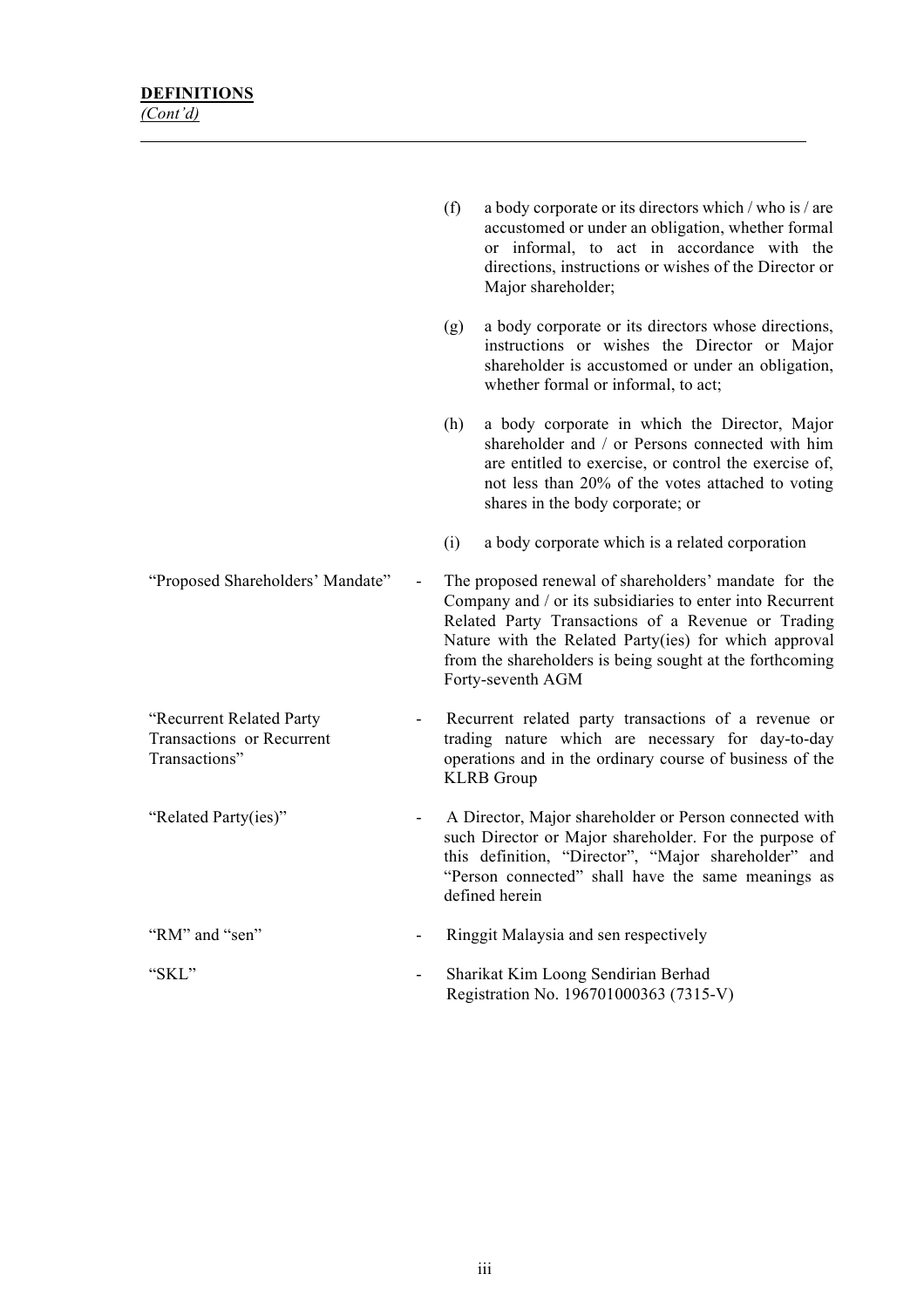# **TABLE OF CONTENTS**

| LETTER TO SHAREHOLDERS CONTAINING -                                           |                                                                           |                                                                                                   | Page           |  |
|-------------------------------------------------------------------------------|---------------------------------------------------------------------------|---------------------------------------------------------------------------------------------------|----------------|--|
| $\mathbf{1}$ .                                                                | <b>INTRODUCTION</b>                                                       |                                                                                                   |                |  |
| 2.                                                                            | DETAILS OF THE PROPOSED SHAREHOLDERS' MANDATE                             |                                                                                                   |                |  |
|                                                                               | 2.1                                                                       | THE PROPOSED SHAREHOLDERS' MANDATE                                                                | $1$ to $2$     |  |
|                                                                               | 2.2                                                                       | PRINCIPAL ACTIVITIES OF THE KLRB GROUP                                                            | $\overline{3}$ |  |
|                                                                               | 2.3<br>CLASS AND NATURE OF RECURRENT RELATED PARTY<br><b>TRANSACTIONS</b> |                                                                                                   |                |  |
|                                                                               |                                                                           | <b>Class of Related Parties</b><br>2.3.1                                                          | $\overline{3}$ |  |
|                                                                               |                                                                           | 2.3.2<br>Nature of Recurrent Related Party Transactions for the<br>Proposed Shareholder's Mandate | $\overline{4}$ |  |
|                                                                               | 2.4                                                                       | RATIONALE AND BENEFITS OF TRANSACTING WITH THE<br><b>RELATED PARTIES</b>                          | 4 to 5         |  |
|                                                                               | 2.5<br><b>REVIEW PROCEDURES</b>                                           |                                                                                                   |                |  |
|                                                                               | STATEMENT BY THE AUDIT COMMITTEE<br>2.6                                   |                                                                                                   |                |  |
|                                                                               | 2.7                                                                       | CONDITION<br><b>THE</b><br><b>PROPOSED</b><br>SHAREHOLDERS'<br>OF.<br><b>MANDATE</b>              | 6              |  |
| 3 <sub>1</sub><br>DIRECTORS' AND MAJOR SHAREHOLDERS' INTERESTS                |                                                                           |                                                                                                   |                |  |
| DIRECTORS' RECOMMENDATION<br>4.                                               |                                                                           |                                                                                                   |                |  |
| 5.                                                                            | ANNUAL GENERAL MEETING                                                    |                                                                                                   |                |  |
| <b>FURTHER INFORMATION</b><br>6.                                              |                                                                           |                                                                                                   | 9              |  |
| APPENDIX I FURTHER INFORMATION                                                |                                                                           |                                                                                                   | 10 to 11       |  |
| EXTRACT OF NOTICE OF THE FORTY-SEVENTH ANNUAL GENERAL<br>12<br><b>MEETING</b> |                                                                           |                                                                                                   |                |  |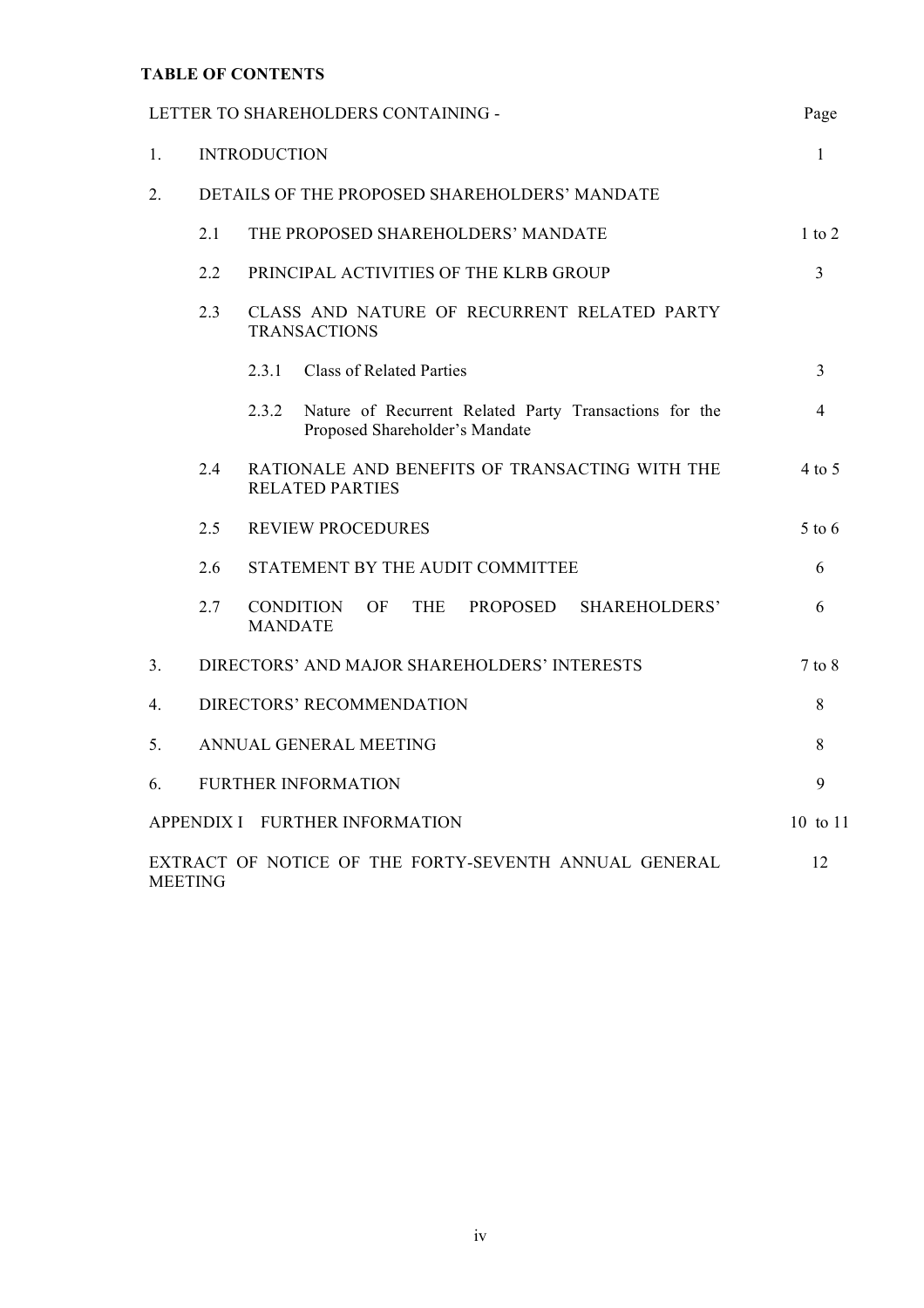# **KIM LOONG RESOURCES BERHAD**

Registration No. 1975010009911 (22703-K) (Incorporated in Malaysia)

### **Registered Office:-**

Unit No. 203,  $2<sup>nd</sup>$  Floor, Block C, Damansara Intan, No. 1, Jalan SS20/27, 47400 Petaling Jaya, Selangor Darul Ehsan.

30 May 2022

#### **Directors**

Gooi Seong Lim (Executive Chairman) Gooi Seong Heen (Managing Director) Gooi Seong Chneh (Executive Director) Gooi Seong Gum (Executive Director) Gan Kim Guan (Senior Independent Non-Executive Director) Chan Weng Hoong (Independent Non-Executive Director) Cheang Kwan Chow (Independent Non-Executive Director) Gooi Khai Chien (Alternate Director to Gooi Seong Lim) Gooi Chuen Kang (Alternate Director to Gooi Seong Heen)

### **To: The Shareholders of Kim Loong Resources Berhad**

Dear Shareholders,

## **PROPOSED RENEWAL OF SHAREHOLDERS' MANDATE FOR RECURRENT RELATED PARTY TRANSACTIONS OF A REVENUE OR TRADING NATURE**

### **1. INTRODUCTION**

The Company had on 12 May 2022 announced its intention to seek approval of its shareholders for the Proposed Renewal of Shareholders' Mandate for Recurrent Related Party Transactions of a Revenue or Trading Nature.

The purpose of this Circular is to provide you with the details of the Proposed Shareholders' Mandate and to seek your approval for the ordinary resolution to be tabled at the forthcoming Forty-seventh AGM. The Notice of the Forty-seventh Annual General Meeting together with the Form of Proxy is set out in the Annual Report 2022. The extract of the Notice of the Forty-seventh Annual General Meeting pertaining to the Proposed Shareholders' Mandate is enclosed together with this Circular.

## **YOU ARE ADVISED TO READ CAREFULLY THE CONTENTS OF THIS CIRCULAR TOGETHER WITH THE APPENDIX BEFORE VOTING ON THE ORDINARY RESOLUTION PERTAINING TO THE PROPOSED SHAREHOLDERS' MANDATE.**

## **2. DETAILS OF THE PROPOSED SHAREHOLDERS' MANDATE**

### **2.1 PROPOSED SHAREHOLDERS' MANDATE**

Under Paragraph 10.09 (2) of the Listing Requirements, a listed issuer may seek a shareholders' mandate in respect of recurrent related party transactions of a revenue or trading nature which are necessary for its day-to-day operations, subject to, inter alia, the following –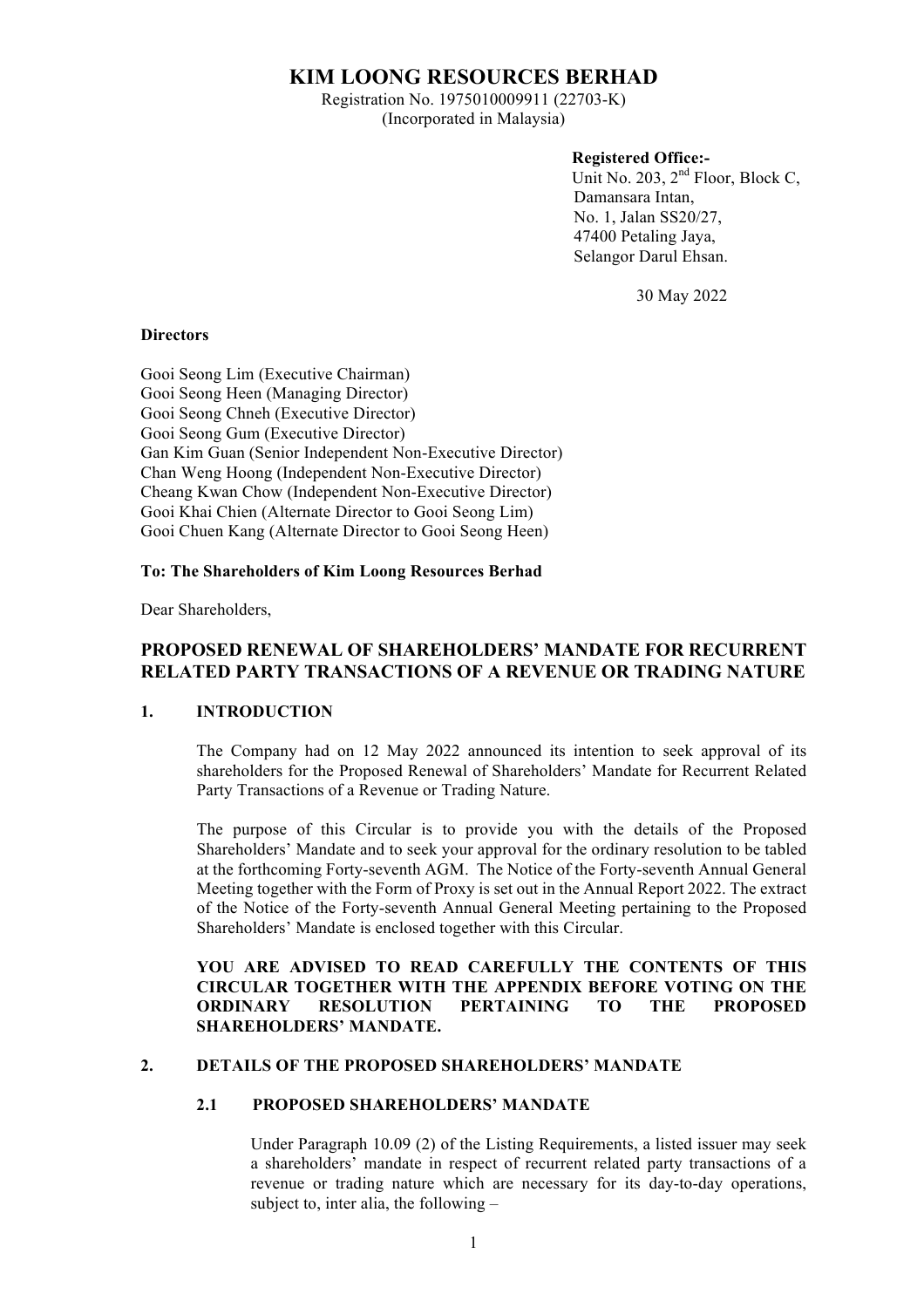- (a) the transactions are in the ordinary course of business and are on terms not more favourable to the related parties than those generally available to the public;
- (b) the shareholders' mandate is subject to annual renewal and disclosure is made in the annual report of the aggregate value of transactions conducted pursuant to the shareholders' mandate during the financial year where the aggregate value is equal to or more than the following threshold in relation to a listed issuer with an issued and paid-up share capital of RM60 million and above -
	- (i) the consideration, value of the assets, capital outlay or costs of the recurrent related party transaction is RM1 million or more; or
	- (ii) the percentage ratio of such recurrent related party transaction is 1% or more;

whichever is the higher;

- (c) the issuance of the listed issuer's circular to shareholders for the shareholders' mandate which includes the information as may be prescribed by Bursa Securities;
- (d) in a meeting to obtain shareholders' mandate, the interested directors, interested major shareholders or interested persons connected with a director or major shareholder and where it involves the interest of an interested person connected with a director or major shareholder, such director or major shareholder, which have any interest, direct or indirect, in the proposal, must not vote on the resolution approving the transactions. An interested director or interested major shareholder must ensure that persons connected with him abstain from voting on the resolution approving the transactions; and
- (e) the listed issuer immediately announces to Bursa Securities when the actual value of a recurrent related party transaction entered into by the listed issuer, exceeds the estimated value of the recurrent related party transaction disclosed in the circular by 10% or more and must include the information as may be prescribed by the Bursa Securities in its announcement.

In view of the time-sensitive, confidential and frequent nature of the Recurrent Related Party Transactions of a revenue or trading nature which are to be entered into between the Company and / or its subsidiaries with the Related Party(ies), your Board of Directors is seeking its shareholders' approval for the Proposed Shareholders' Mandate.

The Recurrent Related Party Transactions within the class of Related Parties are set out in Section 2.3 and such transactions are entered into in the ordinary course of business and are on terms which are not more favourable to the Related Parties than those generally available to the public and which will not be to the detriment of the Company's minority shareholders. The Recurrent Related Party Transactions will also be subject to the review procedures set out in Section 2.5.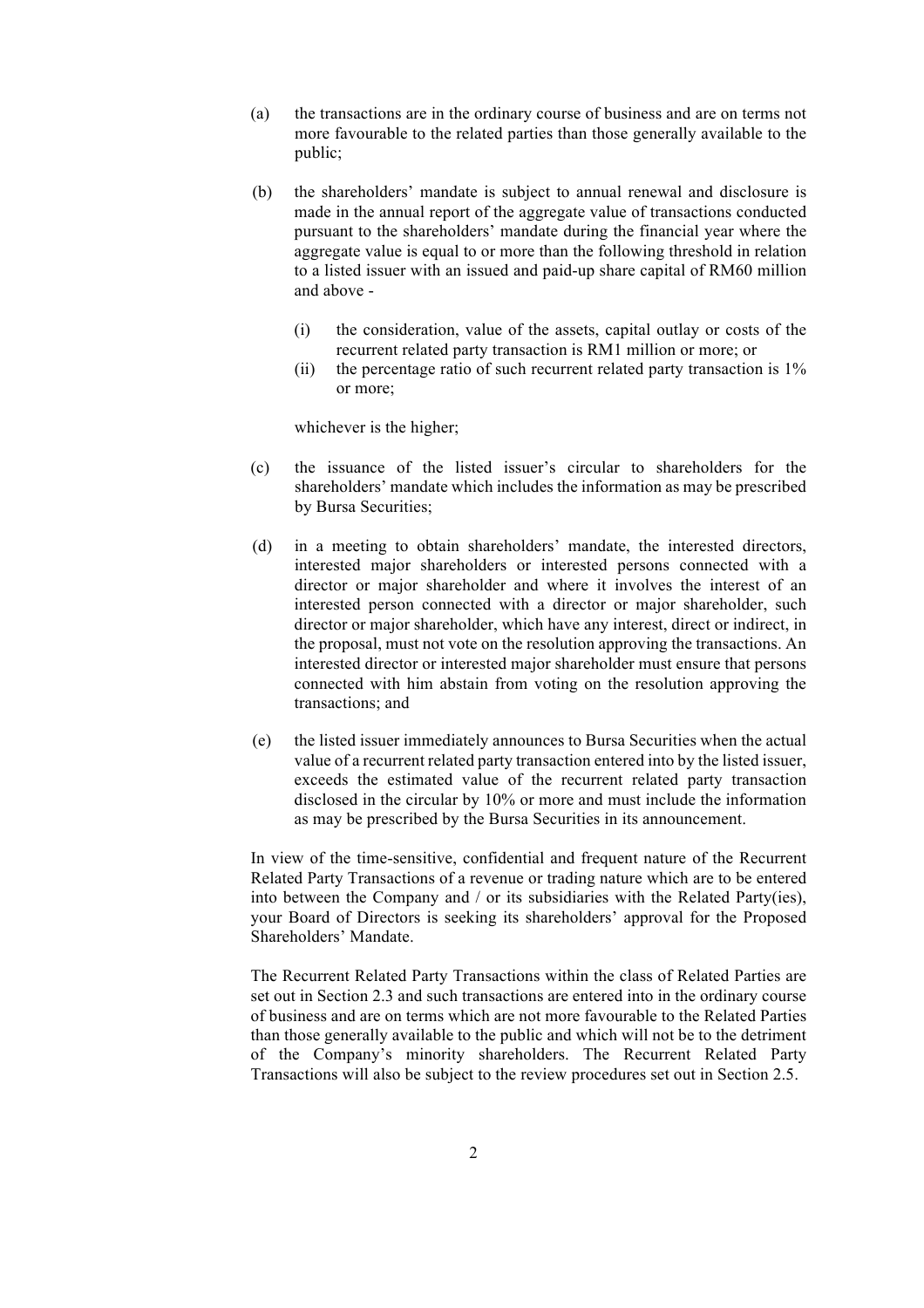## **2.2 PRINCIPAL ACTIVITIES OF THE KLRB GROUP**

KLRB is principally involved in investment holding and cultivation of oil palm and its subsidiaries are involved in the cultivation of oil palm, processing of oil palm fresh fruit bunches and marketing of oil palm products (such as crude palm oil and palm kernel oil), processing of oil palm fibre and biogas and power generation.

## **2.3 CLASS AND NATURE OF RECURRENT RELATED PARTY TRANSACTIONS**

## **2.3.1 Class of Related Parties**

The Proposed Shareholders' Mandate sought is primarily in respect of Recurrent Transactions to be entered into by the Company and / or its subsidiaries with the Related Party(ies) which are necessary for the day-today operations of the KLRB Group.

The Proposed Shareholders' Mandate will apply to the Recurrent Transactions entered into with the following Related Party, namely KLP.

The principal activity of KLP and its relationship with KLRB are detailed in the table below –

| <b>Related</b><br>Party | <b>Principal Activity of</b><br><b>Related Party</b> | Relationship between the<br><b>Related Party and KLRB</b>                                                                                                      |
|-------------------------|------------------------------------------------------|----------------------------------------------------------------------------------------------------------------------------------------------------------------|
| <b>KLP</b>              | Cultivation of oil palm                              | <b>KLP</b><br><i>is</i><br>wholly-owned<br>a<br>subsidiary of SKL.                                                                                             |
|                         |                                                      | SKL is a Major shareholder and<br>the holding company of KLRB.                                                                                                 |
|                         |                                                      | GSL, the Executive Chairman<br>and a Major shareholder of<br>KLRB, is a director of KLP and<br>SKL<br>and<br>a<br>substantial<br>shareholder of SKL.           |
|                         |                                                      | GSH, the Managing Director and<br>a Major shareholder of KLRB, is<br>a director of KLP and SKL and a<br>substantial shareholder of SKL.                        |
|                         |                                                      | GSC and GSG, both are the<br>Executive Directors and Major<br>shareholders of KLRB,<br>are<br>directors of KLP and SKL and<br>substantial shareholders of SKL. |
|                         |                                                      | GKC is an Alternate Director to<br>GSL of KLRB.                                                                                                                |
|                         |                                                      | GCK is an Alternate Director to<br>GSH of KLRB.                                                                                                                |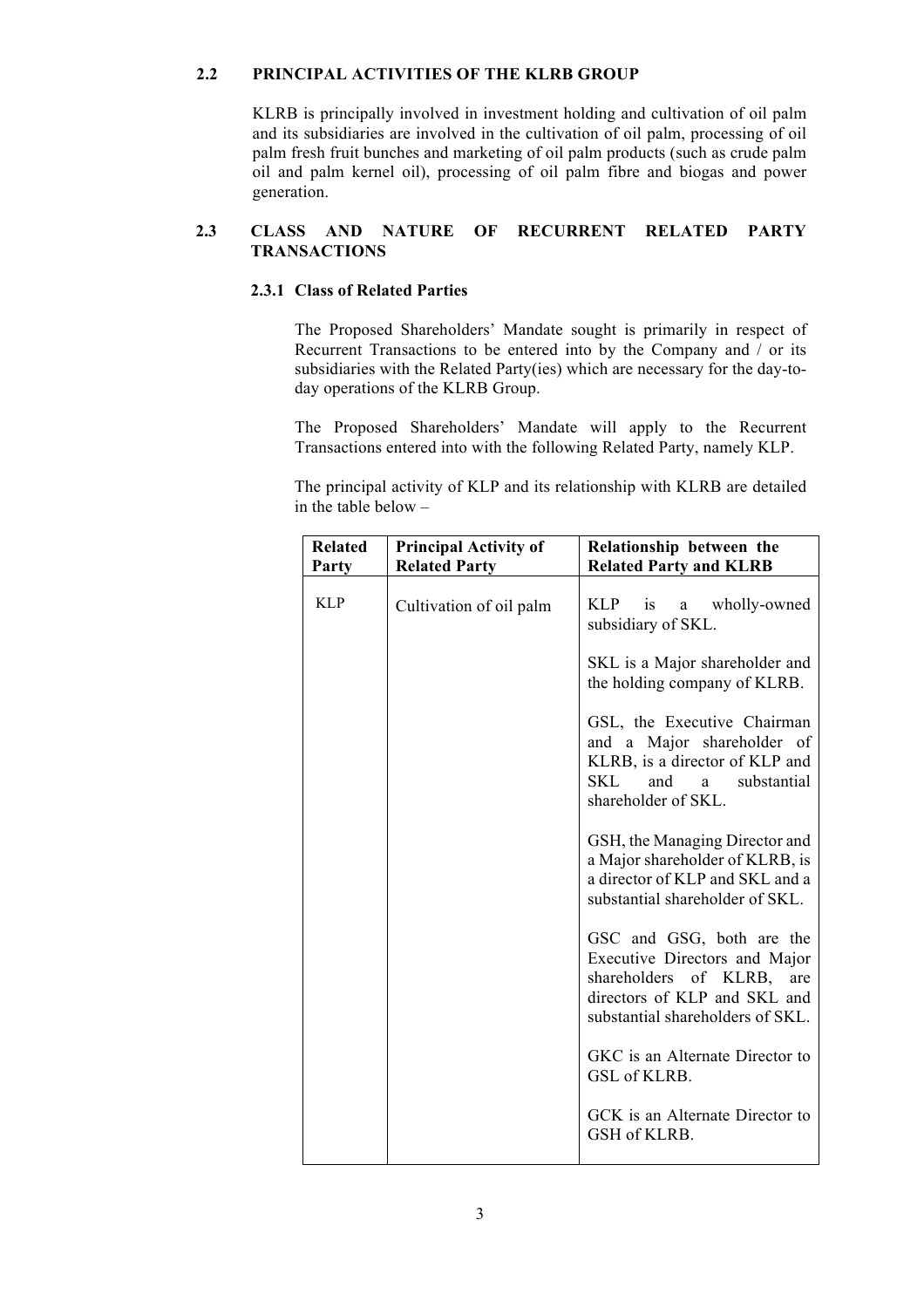### **2.3.2 Nature of Recurrent Related Party Transactions for the Proposed Shareholders' Mandate**

The nature of the Recurrent Transactions between the Company and / or its subsidiaries and the Related Party with whom the Recurrent Related Party Transactions are to be carried out for the Proposed Shareholders' Mandate is tabulated as follows –

| Nature of<br><b>Transactions</b>                                                                                       | <b>Related</b><br>Party | <b>Estimated</b><br>value from<br>the Forty-<br>seventh<br>AGM on 27<br><b>July 2022 to</b><br>the date of<br>the Forty-<br>eighth AGM<br>(by 31 July<br>$2023$ <sup>*</sup><br>(RM) | <b>Estimated</b><br>value as<br>disclosed in<br>the<br>preceding<br>year's<br>circular to<br>shareholders<br>dated 28<br>May 2021*<br>(RM) | Actual<br>value from<br>28 July<br><b>2021 (date</b><br>of Forty-<br>sixth AGM)<br>to 30 April<br>2022<br>(RM) |
|------------------------------------------------------------------------------------------------------------------------|-------------------------|--------------------------------------------------------------------------------------------------------------------------------------------------------------------------------------|--------------------------------------------------------------------------------------------------------------------------------------------|----------------------------------------------------------------------------------------------------------------|
| Purchase of<br>oil palm fresh<br>fruit bunches<br>by the<br>Company and<br>$\sqrt{$ or its<br>subsidiaries<br>from KLP | <b>KLP</b>              | 40,000,000                                                                                                                                                                           | 20,000,000                                                                                                                                 | 15,711,706                                                                                                     |

Note:-

The estimated value of transactions is based on current market prices and forecast requirements. Due to the nature of the transactions which are seasonal and depending on market prices and production, the actual value of the transactions may vary from the estimated value disclosed above.

The actual value transacted from 28 July 2021 to 30 April 2022 does not exceed 10% or more of the estimated value disclosed in the preceding year's circular to shareholders dated 28 May 2021.

KLP did not owe the Company and / or its subsidiaries any sum under the Recurrent Related Party Transactions.

## **2.4 RATIONALE AND BENEFITS OF TRANSACTING WITH THE RELATED PARTIES**

The Recurrent Related Party Transactions entered or to be entered into by the KLRB Group with the Related Party are all in the ordinary course of business and of a revenue or trading nature and will be made on an arm's length basis and on terms not more favourable to the Related Party than those generally available to the public. These transactions occur with some degree of frequency and arise at any time and from time to time. These transactions may be constrained by the time sensitive nature and confidentiality of such transactions.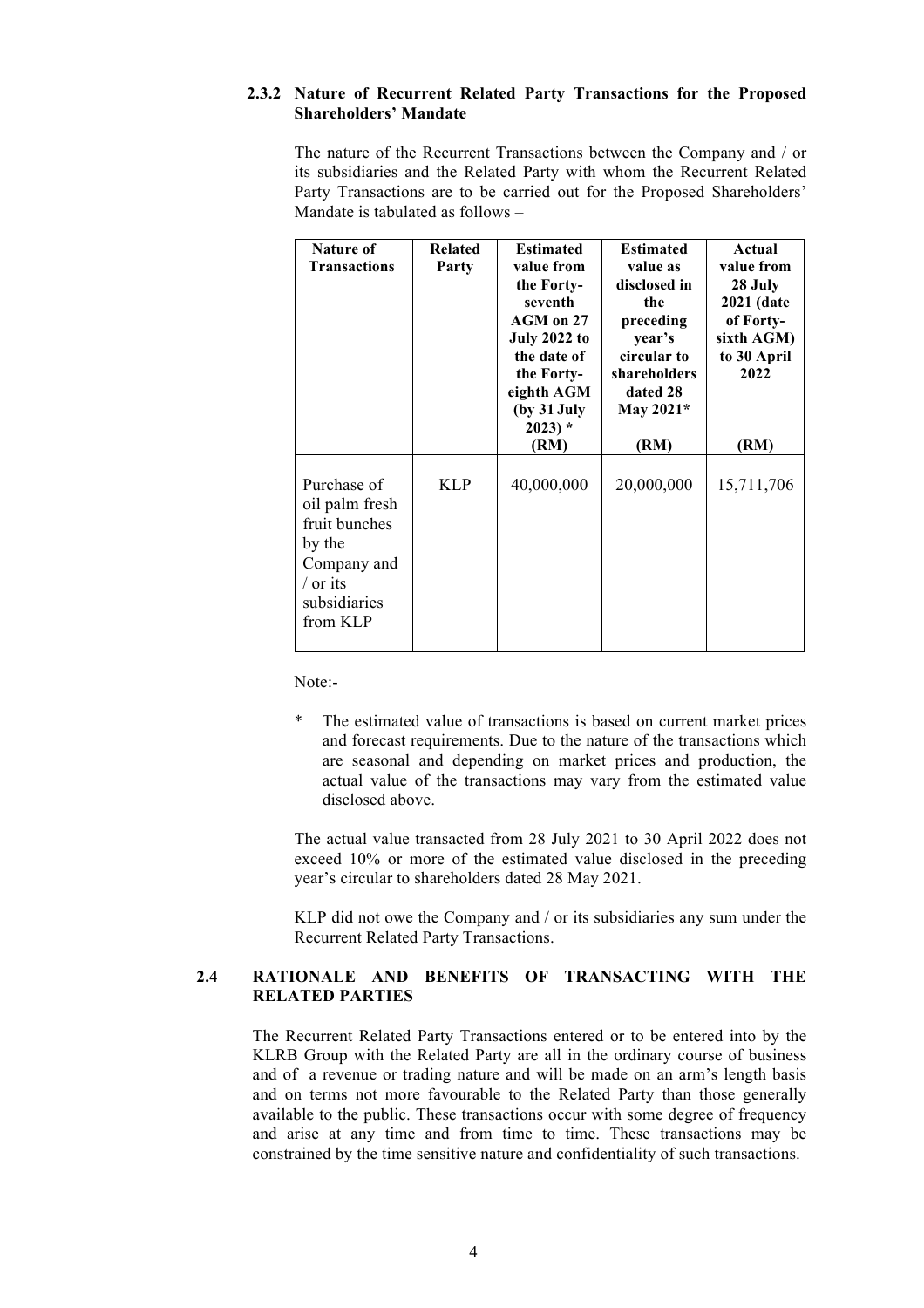It may also be impractical to seek shareholders' approval on a case by case basis before entering into such transactions. The approval of the Proposed Shareholders' Mandate and the renewal on an annual basis would also eliminate the need to announce and/or convene separate general meetings from time to time to seek shareholders' approval as and when such Recurrent Related Party Transactions arise, thereby reducing substantially administrative time, inconvenience and expenses in convening such meetings, without compromising the corporate objectives and adversely affecting the business opportunities available to the KLRB Group.

### **2.5 REVIEW PROCEDURES**

The procedures and guidelines for review are to ensure that the Recurrent Related Party Transactions are undertaken on an arm's length basis and on normal commercial terms that are not more favourable to the Related Parties than those generally available to the public and are not to the detriment of the minority shareholders:-

- (a) All companies within the KLRB Group have been and will be kept informed of the Related Parties and the review procedures applicable to all Recurrent Transactions with the Related Parties.
- (b) All Recurrent Related Party Transactions having a value exceeding RM500,000 per transaction must be approved by the Audit Committee prior to their entry. All such transactions having a value not exceeding RM500,000 per transaction need not have the prior approval of the Audit Committee but must be tabled for notation by the Audit Committee on a half yearly basis.
- (c) Proper records will be maintained to capture all Recurrent Related Party Transactions entered into pursuant to the Proposed Shareholders' Mandate to ensure accurate disclosure thereof.
- (d) The annual audit plan shall incorporate a review of all Recurrent Related Party Transactions entered into pursuant to the Proposed Shareholders' Mandate to ensure that relevant approvals have been obtained and review procedures in respect of such transactions are adhered to.
- (e) The Audit Committee shall review the internal audit reports to ascertain that the guidelines and procedures established to monitor Recurrent Related Party Transactions are complied with.
- (f) The Audit Committee shall have overall responsibility for the determination of the review procedures. If a member of the Audit Committee has an interest in any particular transaction, he will abstain from any deliberation of the Audit Committee in respect of that transaction.
- (g) At least two (2) other contemporaneous transactions with unrelated third parties for similar products/services and/or quantities will be used as comparison, wherever possible, to determine whether the prices and terms offered to/by the Related Parties are fair and reasonable and comparable to those offered to/by other unrelated third parties for the same or substantially similar type of products/services and/or quantities. In the event that quotation or comparative pricing from unrelated third parties cannot be obtained, then the next closest type of products/services will be used as comparison and ensure that the Recurrent Related Party Transactions are not detrimental to KLRB or KLRB Group.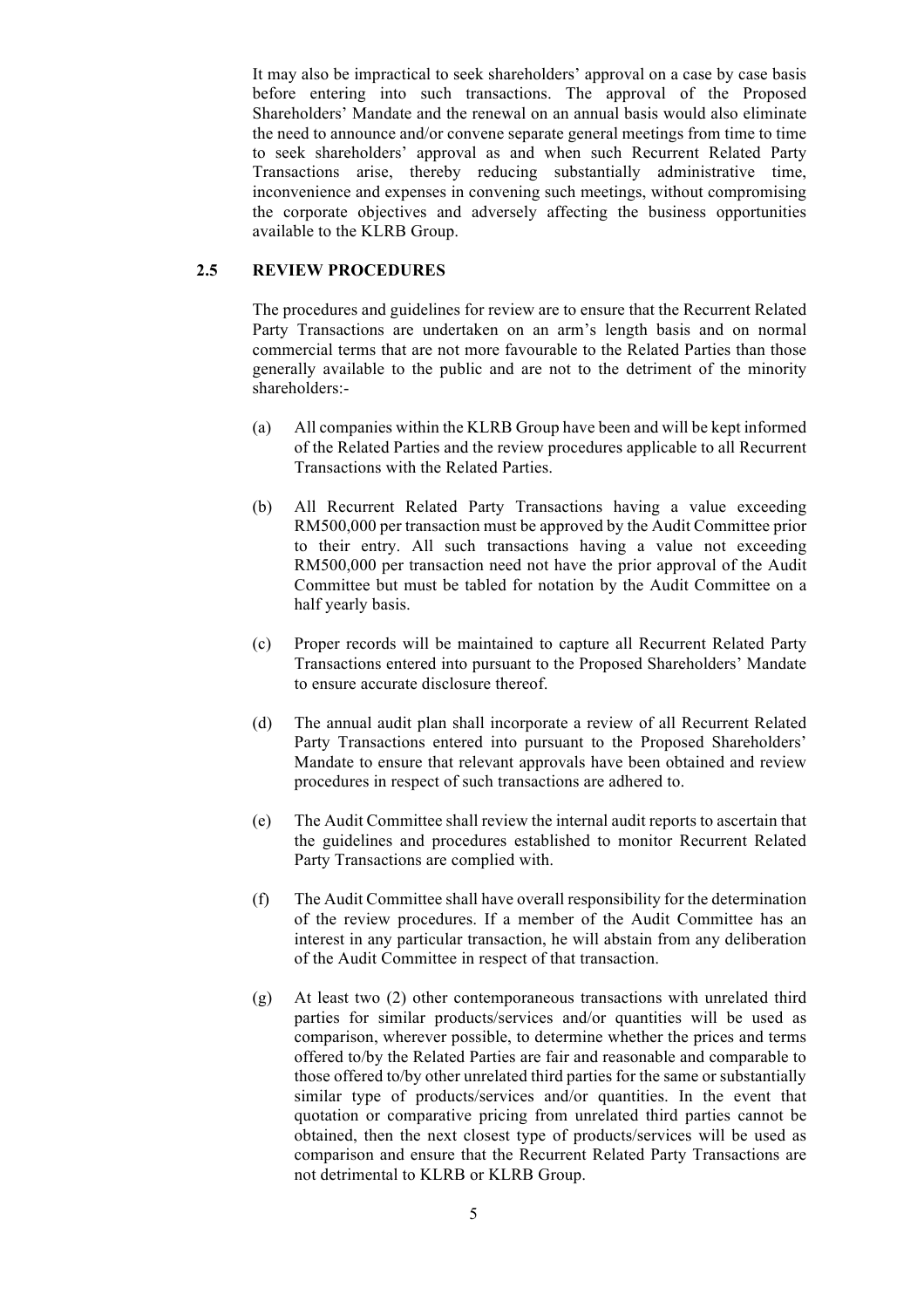Disclosure will be made in the Annual Report of the Company of the breakdown of the aggregate value of transactions conducted pursuant to the Proposed Shareholders' Mandate during the financial year and also be made in the Annual Reports for subsequent financial years during which the shareholders' mandate remains in force, based on the following information -

- (a) the type of recurrent transactions made; and
- (b) the name of the related parties involved in each type of recurrent transactions made and their relationship with the Company.

The authority conferred by the Proposed Shareholders' Mandate shall commence upon the passing of the relevant resolution and shall continue to be in force until -

- (a) the conclusion of the next annual general meeting following the general meeting at which the Proposed Shareholders' Mandate was passed, at which time it will lapse, unless by a resolution passed at the meeting, such authority is renewed;
- (b) the expiration of the period within which the next annual general meeting after the date it is required to be held pursuant to Section 340(2) of the Companies Act, 2016 (but shall not extend to such extension as may be allowed pursuant to Section 340(4) of the said Act); or
- (c) revoked or varied by resolution passed by the shareholders in a general meeting;

whichever is the earlier.

### **2.6 STATEMENT BY THE AUDIT COMMITTEE**

The Audit Committee of the Company has seen and reviewed the procedures mentioned in Section 2.5 above and is satisfied that the review procedures and processes for Recurrent Related Party Transactions are adequate and sufficient to monitor, track and identify Recurrent Related Party Transactions in a timely and orderly manner. The Audit Committee will review these procedures and processes annually and/or as and when the need arises to ensure that such transactions are made at arm's length and in accordance with the normal commercial terms of the KLRB Group and hence, not more favourable to the Related Parties than those generally available to the public and are not to the detriment of the minority shareholders.

### **2.7 CONDITION OF THE PROPOSED SHAREHOLDERS' MANDATE**

The Proposed Shareholders' Mandate is conditional upon approval of the shareholders of KLRB being obtained at the forthcoming Forty-seventh AGM to be convened.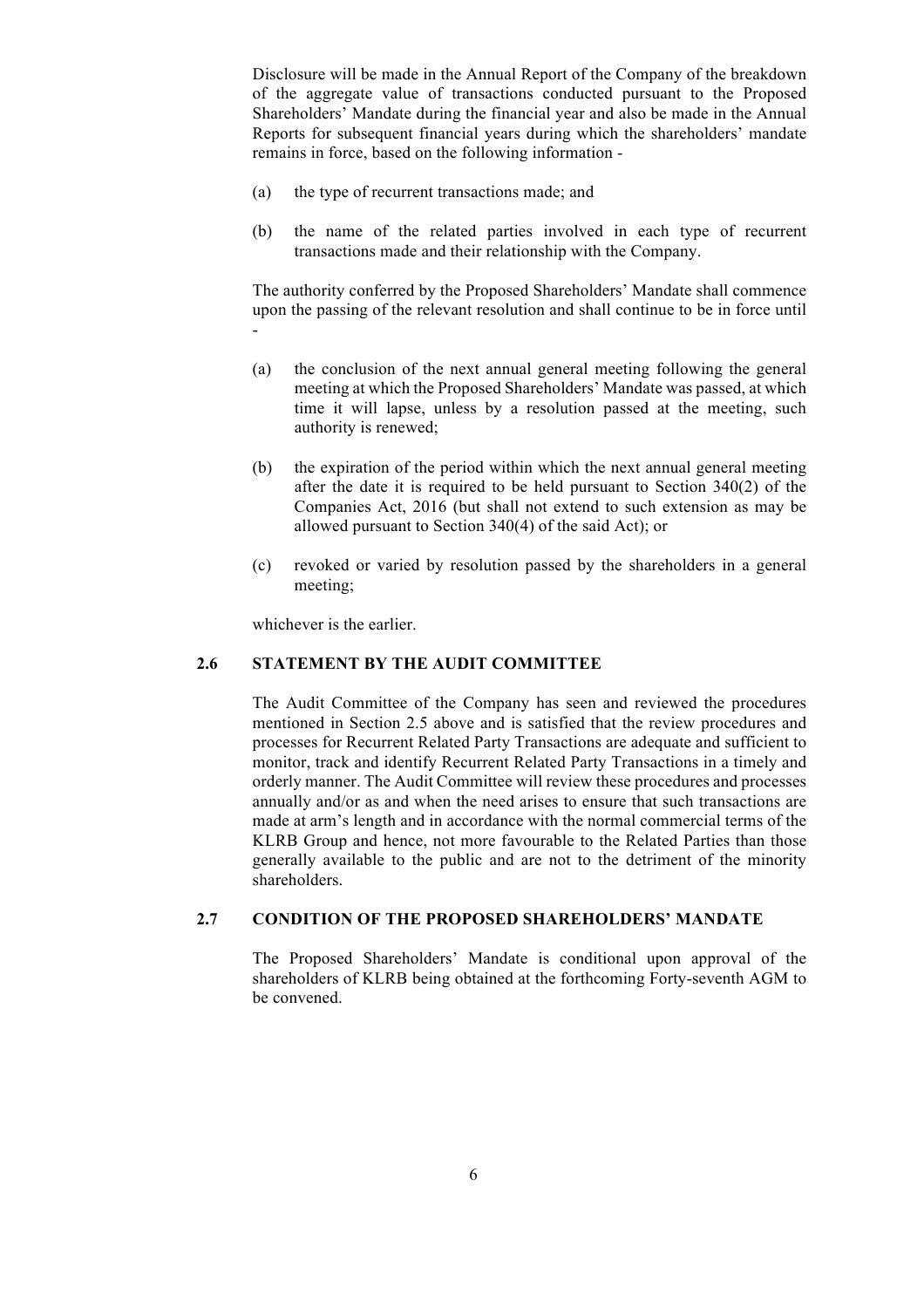#### **3. DIRECTORS' AND MAJOR SHAREHOLDERS' INTERESTS**

The shareholdings of the Directors and Major shareholders who are deemed interested in the Proposed Shareholders' Mandate and the Persons connected with them in KLRB as at 30 April 2022 are as follows -

| <b>Directors</b> | <b>Direct</b><br><b>Shareholdings</b> | Interest<br>$\frac{0}{0}$ | <b>Deemed</b><br><b>Shareholdings</b> | Interest<br>$\frac{6}{9}$ |
|------------------|---------------------------------------|---------------------------|---------------------------------------|---------------------------|
| <b>GSL</b>       | 6,102,532 $^{(a)}$                    | 0.63                      | 632,435,972 <sup>(b)</sup>            | 65.51                     |
| <b>GSH</b>       | 5,568,922 $\circ$                     | 0.58                      | 628,210,776 $(d)$                     | 65.07                     |
| <b>GSC</b>       | 5,127,922                             | 0.53                      | 628, 227, 576 <sup>(e)</sup>          | 65.07                     |
| GSG              | 397,800                               | 0.04                      | 628, 378, 776 <sup>(f)</sup>          | 65.09                     |
| <b>GKC</b>       |                                       | ۰                         | 3,149,996 <sup>(g)</sup>              | 0.33                      |
| <b>GCK</b>       |                                       |                           |                                       |                           |

| Major<br>shareholders | <b>Direct</b><br><b>Shareholdings</b> | <b>Interest</b><br>$\frac{6}{9}$ | Deemed<br><b>Shareholdings</b> | <b>Interest</b><br>$\frac{6}{9}$ |
|-----------------------|---------------------------------------|----------------------------------|--------------------------------|----------------------------------|
| SKL                   | 624,452,616                           | 64.68                            |                                |                                  |
| <b>GSL</b>            | 6,102,532 $^{(a)}$                    | 0.63                             | 632,435,972 <sup>(b)</sup>     | 65.51                            |
| <b>GSH</b>            | 5,568,922 <sup>(c)</sup>              | 0.58                             | 628,210,776 <sup>(d)</sup>     | 65.07                            |
| <b>GSC</b>            | 5,127,922                             | 0.53                             | 628, 227, 576 $(e)$            | 65.07                            |
| <b>GSG</b>            | 397,800                               | 0.04                             | 628, 378, 776 <sup>(f)</sup>   | 65.09                            |

Notes -

- $(3)$  6,102,532 KLRB shares held in bare trust by UOB Kay Hian Nominees (Tempatan) Sdn. Bhd.
- $(b)$  Deemed interest by virtue of his interest in SKL which holds 624,452,616 KLRB shares, HY which holds 3,422,160 KLRB shares, 3,149,996 KLRB shares held in bare trust by Citigroup Nominees (Tempatan) Sdn. Bhd. for Wilgain Holdings Pte. Ltd. of which GSL is a director and substantial shareholder and his spouse, Lim Phaik Ean, who holds 1,411,200 KLRB shares.
- $(1,938,988)$  and 3,629,934 KLRB shares held in bare trust by CIMB Group Nominees (Tempatan) Sdn. Bhd. and Public Nominees (Tempatan) Sdn. Bhd. respectively.
- $($ <sup>(d)</sup> Deemed interest by virtue of his interest in SKL which holds  $624,452,616$  KLRB shares, HY which holds 3,422,160 KLRB shares and his spouse, Looi Kok Yean, who holds 336,000 KLRB shares.
- $(e)$  Deemed interest by virtue of his interest in SKL which holds 624,452,616 KLRB shares, HY which holds 3,422,160 KLRB shares and his spouse, Lee T'ian C'ean, who holds 352,800 KLRB shares.
- $(6)$  Deemed interest by virtue of his interest in SKL which holds 624,452,616 KLRB shares, HY which holds 3,422,160 KLRB shares and his spouse, Teo Ai Mei, who holds 504,000 KLRB shares.
- $(9)$  Deemed interest by virtue of his interest in 3.149,996 KLRB shares held in bare trust by Citigroup Nominees (Tempatan) Sdn. Bhd. for Wilgain Holdings Pte. Ltd. of which GKC is a substantial shareholder.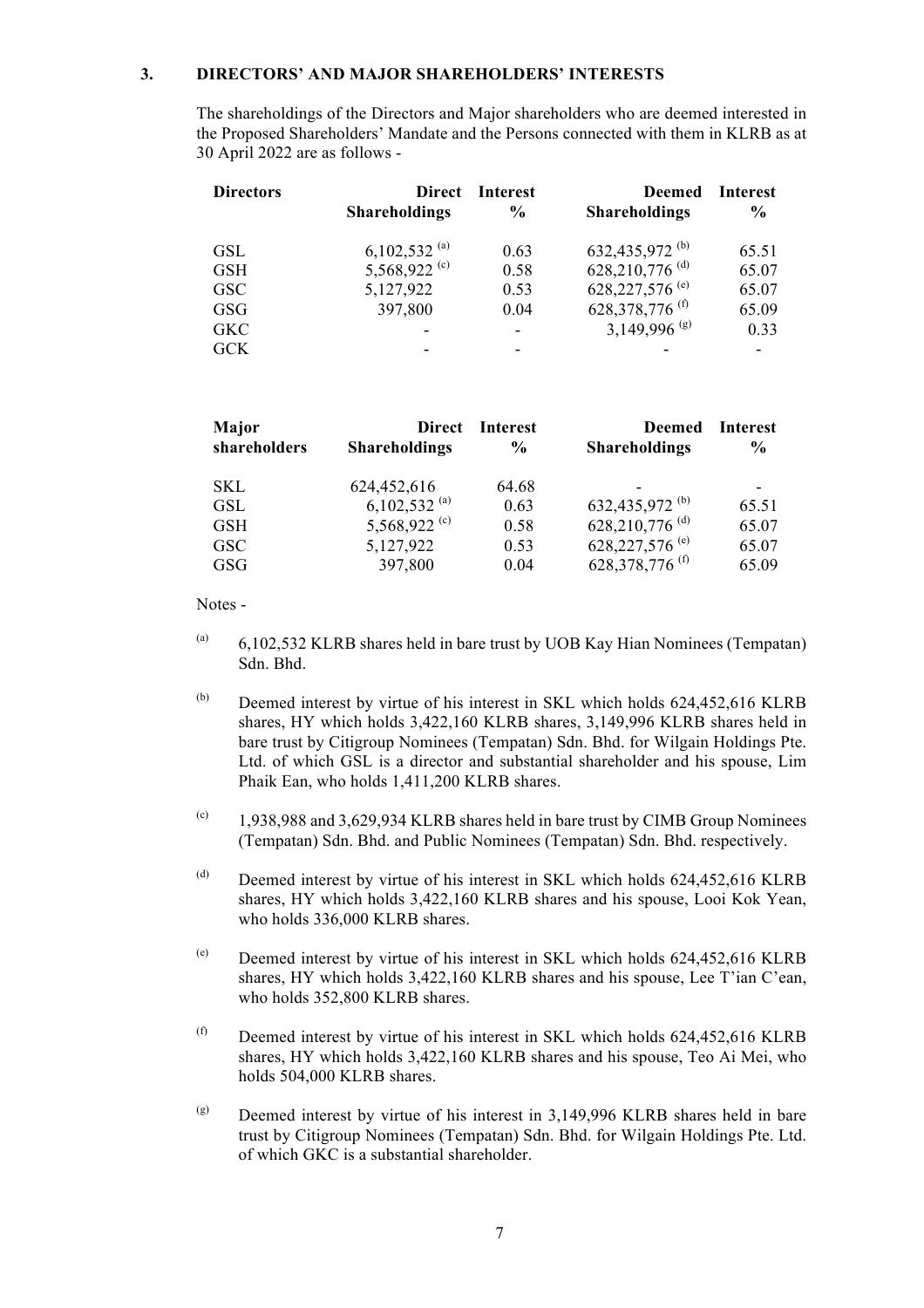The interested Directors, namely GSL, GSH, GSC, GSG, GKC and GCK have abstained and will continue to abstain from all board deliberations and voting on the relevant resolution in respect of the Proposed Shareholders' Mandate.

GSL, GSH, GSC, GSG, GKC and GCK have undertaken that they will abstain from voting in respect of their direct and indirect shareholdings in KLRB on the Proposed Shareholders' Mandate at the forthcoming Forty-seventh AGM.

The interested Major shareholders, namely GSL, GSH, GSC, GSG and SKL have undertaken that they will abstain from voting in respect of their direct and / or indirect shareholdings in KLRB on the Proposed Shareholders' Mandate at the forthcoming Fortyseventh AGM.

In addition, the interested Directors and / or interested Major shareholders have undertaken that they shall ensure that HY, Wilgain Holdings Pte. Ltd., Lim Phaik Ean, the spouse of GSL, Looi Kok Yean, the spouse of GSH, Lee T'ian C'ean, the spouse of GSC, Teo Ai Mei, the spouse of GSG, being Persons connected with them, will abstain from voting in respect of their direct and/or indirect shareholdings in KLRB deliberating or approving the Proposed Shareholders' Mandate at the forthcoming Forty-seventh AGM.

Save as disclosed above, none of the other Directors and / or Major shareholders of KLRB or Persons connected with them have any interest, direct or indirect in the Proposed Shareholders' Mandate.

#### **4. DIRECTORS' RECOMMENDATION**

 Having considered all aspects of the Proposed Shareholders' Mandate, your Board of Directors (save for GSL, GSH, GSC, GSG, GKC and GCK who are deemed interested in the Proposed Shareholders' Mandate and hence abstain from giving their opinion thereon) is of the opinion that the Proposed Shareholders' Mandate is in the best interest of the Company and its subsidiaries.

 Accordingly, your Board of Directors (save for GSL, GSH, GSC, GSG, GKC and GCK, being the interested parties to the Proposed Shareholders' Mandate, and hence make no recommendation relating to the Proposed Shareholders' Mandate) recommends that you vote in favour of the resolution approving the Proposed Shareholders' Mandate to be tabled at the forthcoming Forty-seventh AGM.

#### **5. ANNUAL GENERAL MEETING**

The ordinary resolution to approve the Proposed Shareholders' Mandate is set out as Special Business in the Notice of the Forty-seventh AGM enclosed in the Annual Report 2022. The Forty-seventh AGM will be held at the Ruby 1 & 2, Level 9, Holiday Inn Johor Bahru City Centre, Jalan Tun Abdul Razak, 80000 Johor Bahru, Johor Darul Takzim on Wednesday, 27 July 2022 at 11.00 a.m.

The Notice of the Forty-seventh AGM together with the Form of Proxy, the Administrative Guide, the Annual Report 2022 and this Circular are available on the Company's website www.kimloong.com.my under the Investor Relations Section.

If you are unable to attend and vote in person at the AGM, you should complete and return the Form of Proxy in accordance with the instructions contained therein as soon as possible and in any event so as to arrive at the Company's Registered Office at Unit No. 203, 2<sup>nd</sup> Floor, Block C, Damansara Intan, No. 1, Jalan SS20/27, 47400 Petaling Jaya, Selangor Darul Ehsan, not less than twenty-four (24) hours before the time set for holding the AGM or any adjournment thereof.

The completion and return of the Form of Proxy will not preclude you from attending and voting in person at the AGM should you subsequently wish to do so.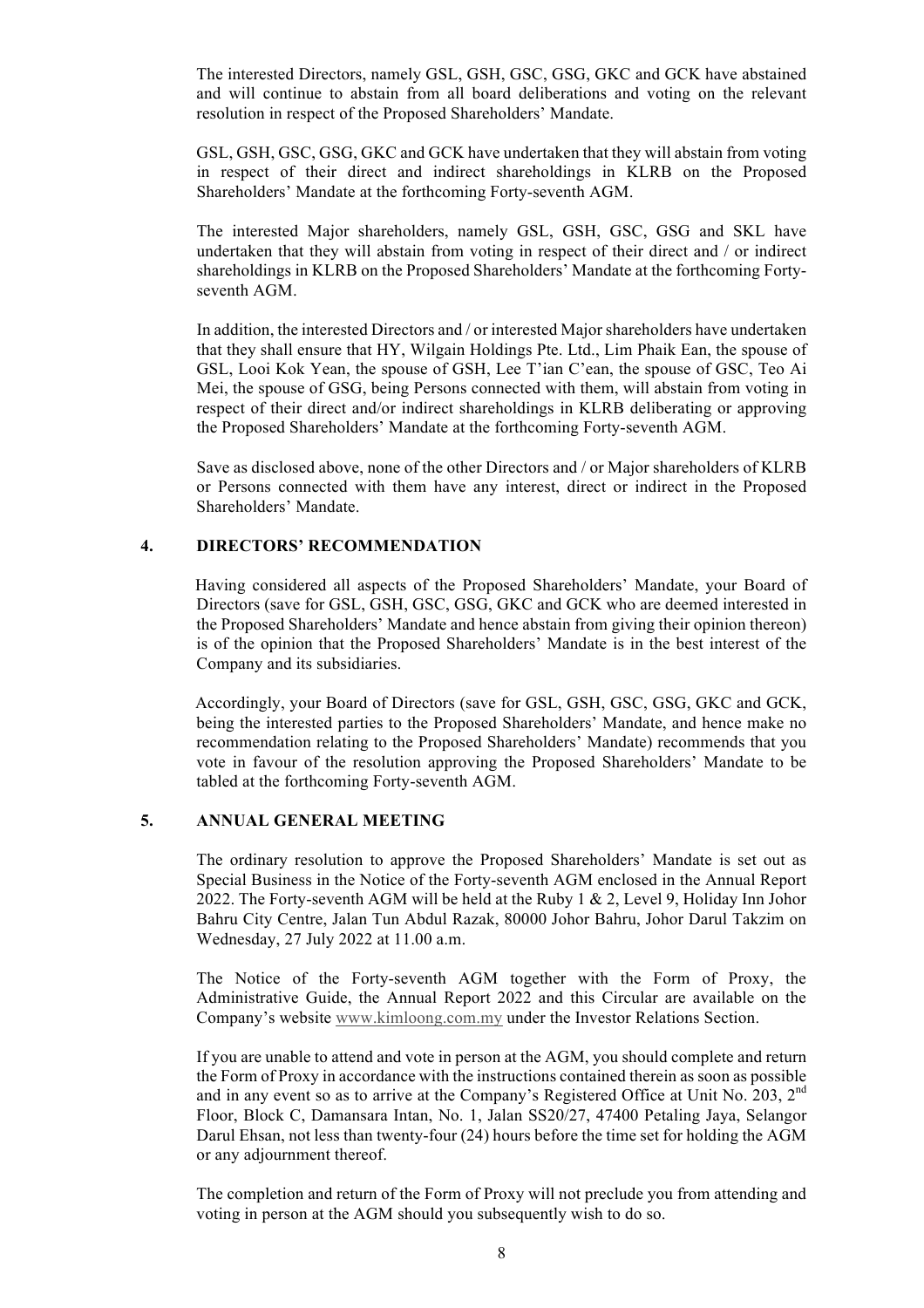**IMPORTANT NOTICE** 

**Due to COVID-19, the Company has put in place the rules and controls for the AGM in order to safeguard the health of attendees at the meeting. Shareholder is requested to read and adhere to the Administrative Guide which can be downloaded from the Company's website or via announcement on Bursa Malaysia's website.** 

#### **6. FURTHER INFORMATION**

Shareholders are requested to refer to the Appendix I contained in this Circular for further information.

Yours faithfully, For and on behalf of the Board of Directors **KIM LOONG RESOURCES BERHAD**

**Gan Kim Guan Senior Independent Non-Executive Director**

## THE REST OF THIS PAGE HAS BEEN INTENTIONALLY LEFT BLANK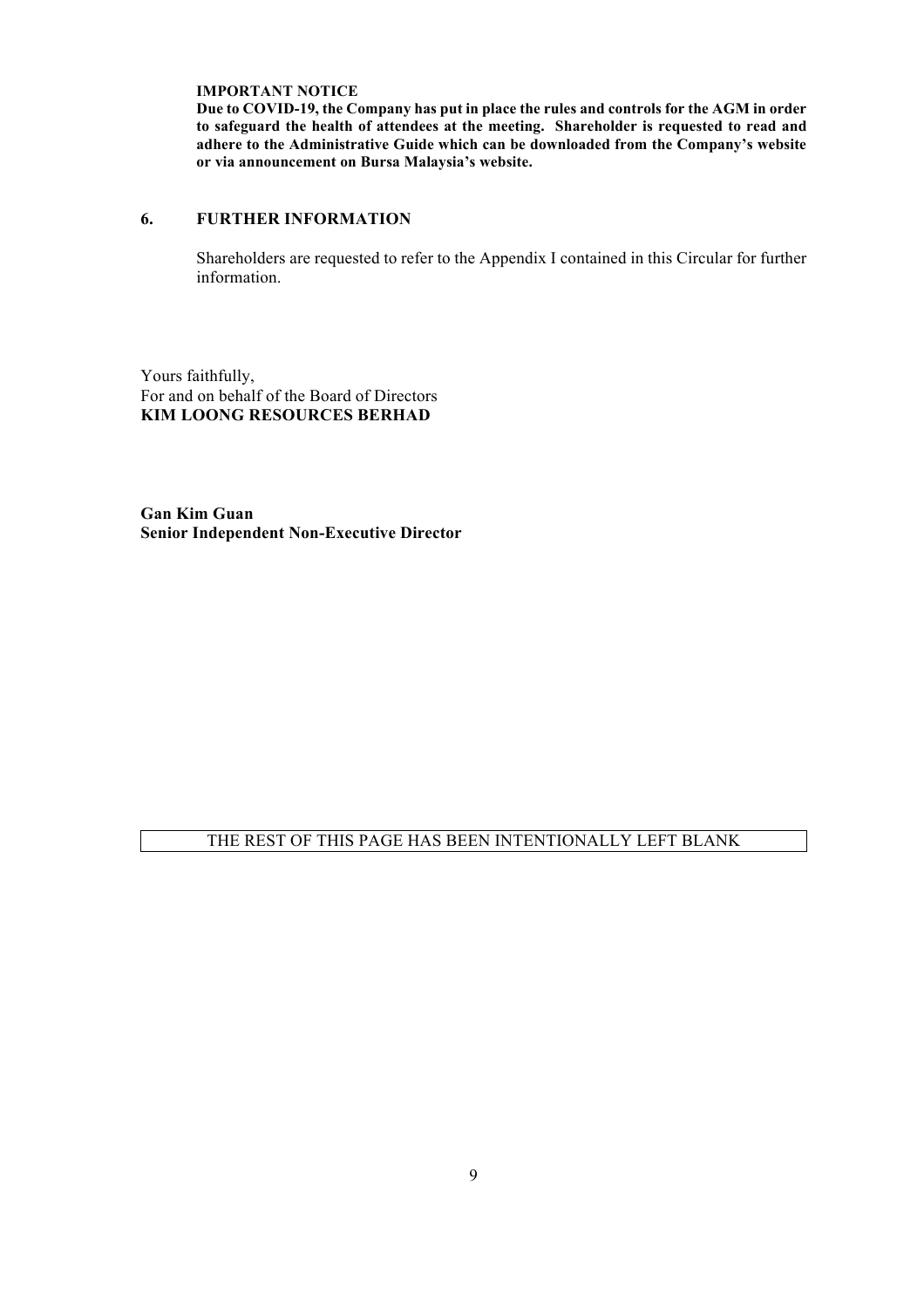#### **FURTHER INFORMATION**

#### **1. Directors' Responsibility Statement**

This Circular has been seen and approved by the Directors of KLRB and they individually and collectively accept full responsibility for the accuracy of the information given in this Circular and confirm that after having made all reasonable enquiries, and to the best of their knowledge and belief, there are no other facts the omission of which would make any statement herein misleading.

### **2. Material Contracts**

Save as disclosed below, as at 12 May 2022, there are no material contracts, (not being contracts entered into the ordinary course of business), which have been entered into by the Company and  $\ell$  or its subsidiaries within the past two  $(2)$  years preceding the date of this Circular -

(a) The Company had on 19 February 2020 entered into 4 separate conditional Sale and Purchase Agreements ("SPAs") with (1) Greenfingers Sdn. Bhd.; (2) R & H Sdn. Bhd.; (3) Bakti Perusahaan Sdn. Bhd.; and (4) Sri Handal Sdn. Bhd. (collectively referred to as "the Vendors") for the acquisitions of oil palm plantation lands in Sabah with a total gross land area of approximately 2,862 acres for a total cash purchase consideration of RM92,538,290 which is approximately RM32,500 per acre.

The Company had on 2 October 2020 and 3 February 2021 entered into 4 separate Supplemental Agreements to the SPAs and 4 separate Second Supplemental Agreements to the SPAs with the Vendors respectively.

The Group took physical possession of 4 pieces of plantation land with net title area measuring 2,708 acres on 9 February 2021. The Company on 20 May 2021 terminated the purchase of the remaining 1 piece of land measuring approximately 139.7 acres due to unfulfillment of conditions precedent. All the conditions precedent for the 2,708 acres were fully fulfilled on 14 January 2022 and the acquisitions were completed on 12 May 2022.

## **3. Material Litigation**

As at 12 May 2022, neither the Company nor any of its subsidiary companies is engaged in any material litigation, claims or arbitration either as plaintiff or defendant and the Directors of the Company have no knowledge of any proceeding, pending or threatened against the Company and its subsidiary companies or any fact likely to give rise to any proceeding which might materially affect the position and business of the Company and its subsidiary companies.

## **4. Documents for Inspection**

The following documents are available for inspection at KLRB's Registered Office at Unit No. 203, 2nd Floor, Block C, Damansara Intan, No. 1, Jalan SS20/27, 47400 Petaling Jaya, Selangor Darul Ehsan, during normal office hours (except for public holidays) from the date of this Circular to the date of the forthcoming Forty-seventh AGM -

- (a) the Constitution of KLRB; and
- (b) the audited financial statements of KLRB for the past two (2) financial years ended 31 January 2021 and 2022.